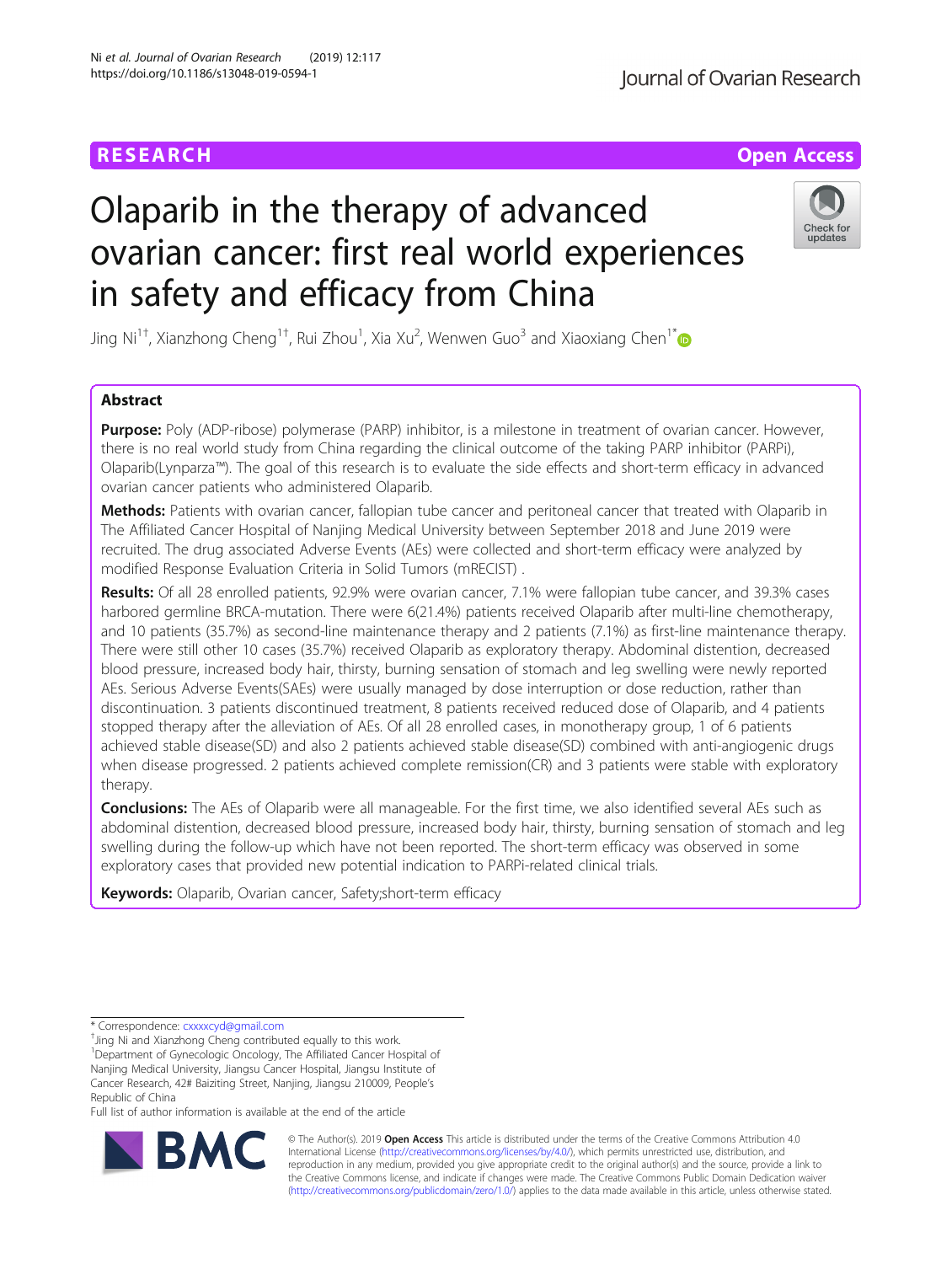# Background

Ovarian cancer accounts for about 4% of cancer deaths among women worldwide, and is the most lethal gynecological malignancy  $[1]$  $[1]$ . In 2019, it is estimated that there will be approximately 22,530 cases of new identified ovarian cancer, and more than 13, 980 women will die from it in the United States [\[2](#page-8-0)]. The number of new cases of ovarian cancer in China reached 52,100 in 2015, of which about 22,500 died [[3\]](#page-8-0). The vast majority (> 90%) of ovarian malignancies are epithelial ovarian cancer (EOC), and most patients are diagnosed as FIGO III/IV. The 5-year survival rate of ovarian cancer is about 30%. Currently, the standard treatment for advanced epithelial ovarian cancer is maximal cytoreductive surgery and platinum-based chemotherapy [[4\]](#page-8-0).

Although the majority of patients with ovarian cancer can benefit from the first-line platinum-based chemotherapy, about 80% of patients will relapse within 1 to 2 years and suffer multiple recurrences, and patients gradually develop into platinum resistance ovarian cancer  $[5]$  $[5]$ . Therefore, it is a burning issue to extend progression-free period and thus improve the 5-year survival rate.

Poly adenosine diphosphate ribosome polymerase (PARP) is a DNA repair enzyme that plays a key role during DNA repair. PARP is activated when DNA is damaged and broken. As a receptor of DNA damage, PARP can recognize and bind to where DNA breaks, and then activate and catalyze the ribosylation of receptor proteins. PARPi inhibits the repair processes of DNA single-strand damage that can be transferred to double-strand damage (DSB) during the formation of DNA replication fork. Also, DSB can be repaired by homologous recombination (HR) pathway. When homologous recombination repair defects present in tumor cells (such as BRCA1 and BRCA2 mutations) that make DSB damage unrepairable, PARP inhibitors and homologous recombination repair defects react in the lethal synthesis of tumor cells [[6](#page-8-0)].

Olaparib (Lynparza<sup>m</sup>) is the first-in-class oral PARPi. Previous studies have indicated that ovarian cancer patients with germline BRCA mutations platinum-resistant to multi-line chemotherapy could be benefit from Olaparib monotherapy with median progression-free survival (PFS) 7 months and overall survival(OS)16.6 months [\[7\]](#page-8-0). Both Study 19 and SOLO2 showed that Olaparib maintenance therapy significantly increased PFS without any detrimental effect on quality of life for those patients with no BRCA-mutated or BRCA-mutated platinum-sensitive recurrent serous ovarian cancer respectively [\[8,](#page-8-0) [9](#page-8-0)]. Further, the favorable results of SOLO1 showed that Olaparib provided a substantial clinical benefit among women in newly diagnosed advanced ovarian cancer with a BRCA1/2 mutation [\[10\]](#page-8-0). Based on above mentioned clinical trials, new models and methods for the treatment of ovarian cancer are introduced.

Currently, Olaparib is approved for maintenance treatment of platinum-sensitive relapsed ovarian cancer in many regions, such as the United States, Europe and China [\[10](#page-8-0)]. Moreover, it can still be used for maintenance treatment of BRCA mutation after remission of first-line platinum chemotherapy in the United States, Europe and Japan, for monotherapy of germline mutation after third-line chemotherapy only in the United States  $[11]$  $[11]$ . Up to present, there is no relevant report of real world data on the administration of Olaparib from China. In this study, the adverse events and short-term effects of Olaparib for patients with ovarian cancer in the real world were retrospectively analyzed.

# Materials and methods

# Study population

Present study was approved by the ethics committee of The Affiliated Cancer Hospital of Nanjing Medical University. Informed consent was obtained from all involved participants. Patients with ovarian cancer, fallopian tube cancer or primary peritoneal cancer that were treated with Olaparib (Lynparza™) between September 2018 to June 2019 at our cancer center were enrolled. All patients took Olaparib for more than 28 days and were followed up with CA125 or imaging examination. We recorded the basic characteristics of these patients, including the age, Eastern Cooperative Oncology Group performance status (ECOG PS) before the start of the treatment, histological type of the primary lesion, history, clinical stage on the basis of Federation International of Gynecology and Obstetrics (FIGO), BRCA mutation, history of therapy before and after the using of Olaparib and the follow-up. Safety was monitored by recording patients, chief complaint, physical examinations, vital signs, adverse events, as well as hematology and clinical chemistry tests.

#### Group standard

According to the National Comprehensive Cancer Network (NCCN) 2019.V1 guidelines for ovarian cancer, patients who progresses during initial treatment, or completely alleviates after initial treatment (cytoreductive surgery and platinum-based chemotherapy), but recur within 6 months are defined as platinumresistant ovarian cancer. Patients who relapse more than 6 months are considered as platinum-sensitive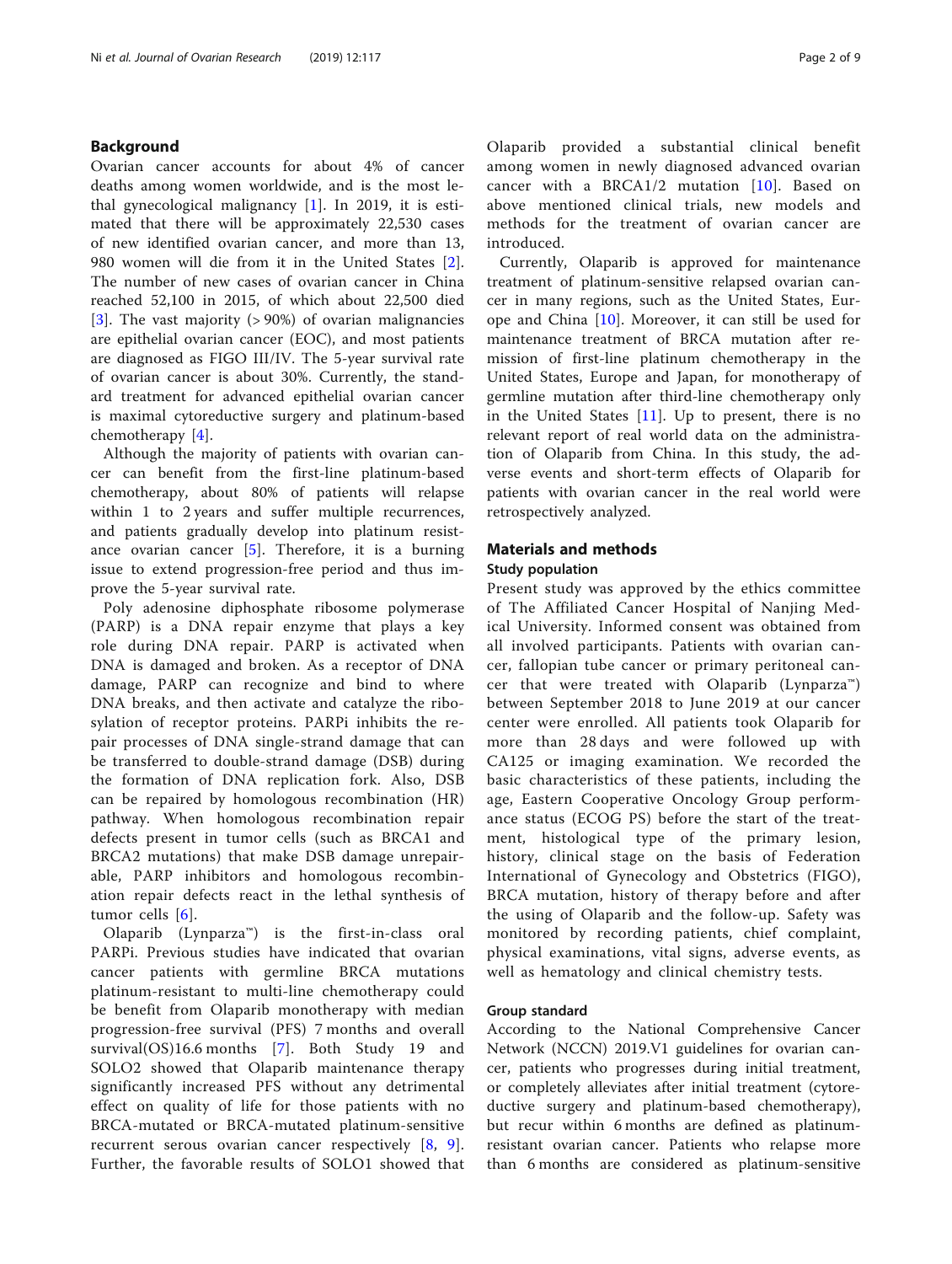ovarian cancer. Furthermore, patients were divided into first-line maintenance treatment group, secondline maintenance treatment group and monotherapy after multi-line(≥3 lines) treatment group in accordance with indications approved by Food and Drug Administration (FDA). The rest of patients that were not applied in the scope of indications were classified as exploratory therapy group.

#### Drug administration

Initially, all patients were orally given the standard dose of 300 mg Olaparib twice a day, and most patients were discontinued upon the progressive disease (PD) or intolerable adverse reaction. A few patients were treated with anti-angiogenic drugs as the disease progressed. Adverse events were graded according to National Cancer Institute Common Terminology Criteria for Adverse Events (NCI CTCAE) version 4.0. There were 8 patients who reduced the dose of Olaparib after the evaluation of adverse events, and 4 patients with severe hematological adverse events continued Olaparib treatment after relief.

## Statistical analysis

Descriptive statistics of clinical and demographic characteristics were summarized. Safety analysis was performed among all enrolled patients who received greater than or equal one dose. AEs were graded according to NCI CTCAE version 4.0. The baseline of CA125 was used as the reference value, and all data were converted to natural logarithm. Short-term efficacy was classified as CR, partial remission (PR), SD and PD by modified Response Evaluation Criteria in Solid Tumors version 1.1(RECIST 1.1).

# Results

# Patients' characteristics

The average age of the 28 included patients was 59 years (range 36–79), and 92.9% were ovarian cancer, 7.1% were diagnosed as fallopian tube cancer. The ECOG scores of all patients were 0–1. Advanced ovarian cancer, known as FIGO III or IV, affected 19 (67.9%) and 3 (10.7%) of patients, respectively. 25 patients suffered from high-grade serous adenocarcinoma, and the remaining 3 cases were endometrioid carcinoma, mixed serous and endometrioid carcinoma and mixed serous and mucious carcinoma. 39.3% patients harbored BRCA 1/2 mutation, also 39.3% patients had BRCA wild type. Baseline characteristics of eligible patients were summarized in Table [1](#page-3-0). The family history of the patients was classified according to their BRCA status (Table [2](#page-3-0)).

# Patients' classification

In this study, there were 11 patients diagnosed with platinum sensitive ovarian cancer, 13 patients with platinum resistance ovarian cancer, and 4 patients with unknown platinum reaction. Subsequently, we divided the enrolled patients into 4 groups. Among them, 2 patients received first-line maintenance treatment, 10 received second-line maintenance treatment, 6 received single-drug treatment after third-line chemotherapy, and 10 received exploratory drugs, 6 of whom were patients with BRCAwt and BRCA unknown after multi-line(≥3 lines) treatment. The other three patients harbored BRCAm were the first recurrence platinum sensitivity ovarian cancer or fallopian tube cancer, one of them recurred after maximal cytoreductive surgery and platinum-based chemotherapy, the two patients recurred after only maximal cytoreductive surgery without postoperative chemotherapy. The last patient was treated with Olaparib after only chemotherapy without surgery. In monotherapy group, four platinumresistant patients harbored gBRCA mutations after multiline chemotherapy used Olaparib. One of the other two platinum-resistant patients in monotherapy group carried the suspected pathogenic frameshift mutation c.7198 Inst (p.Gly2400Valfs\*12p), and the other one carried the unknown missense mutation  $c.112$  g > A (p.Glu38Lys), both of which were possible pathological mutations. Antiangiogenic agents were added to 4 patients with the progression of the disease.

# Drug related AEs

The most common all grade adverse events were fatigue or asthenia (60.70%), decreased appetite (42.9%), anemia (42.9%), nausea (39.3%), arthralgia (32.1%) and vomiting (25%). Most patients had grade 1 or 2 AEs. Adverse reactions of grade 3 or 4 were observed in few cases. Anemia, abdominal pain and thrombocytopenia occurred in three patients, two patients and one patient, respectively. Other AEs included diarrhea (10.7%), constipation (17.9%), dysgeusia (17.9%), dizziness (10.7%), cough (10.7%), back pain (14.3%) and dyspnea (3.6%). These AEs occurred within 3 months after administration.

We also identified several AEs that have never been reported previously, including abdominal distention (14.3%), decreased blood pressure (3.6%), increased body hair (3.6%), thirsty (3.6%), burning sensation of stomach (3.6%) and leg swelling (3.6%). The occurrence time of the newly AEs was similar to that of the known AEs. Similarly, most patients had mild AEs. Only 1 patient with declined blood pressure stopped Olaparib treatment.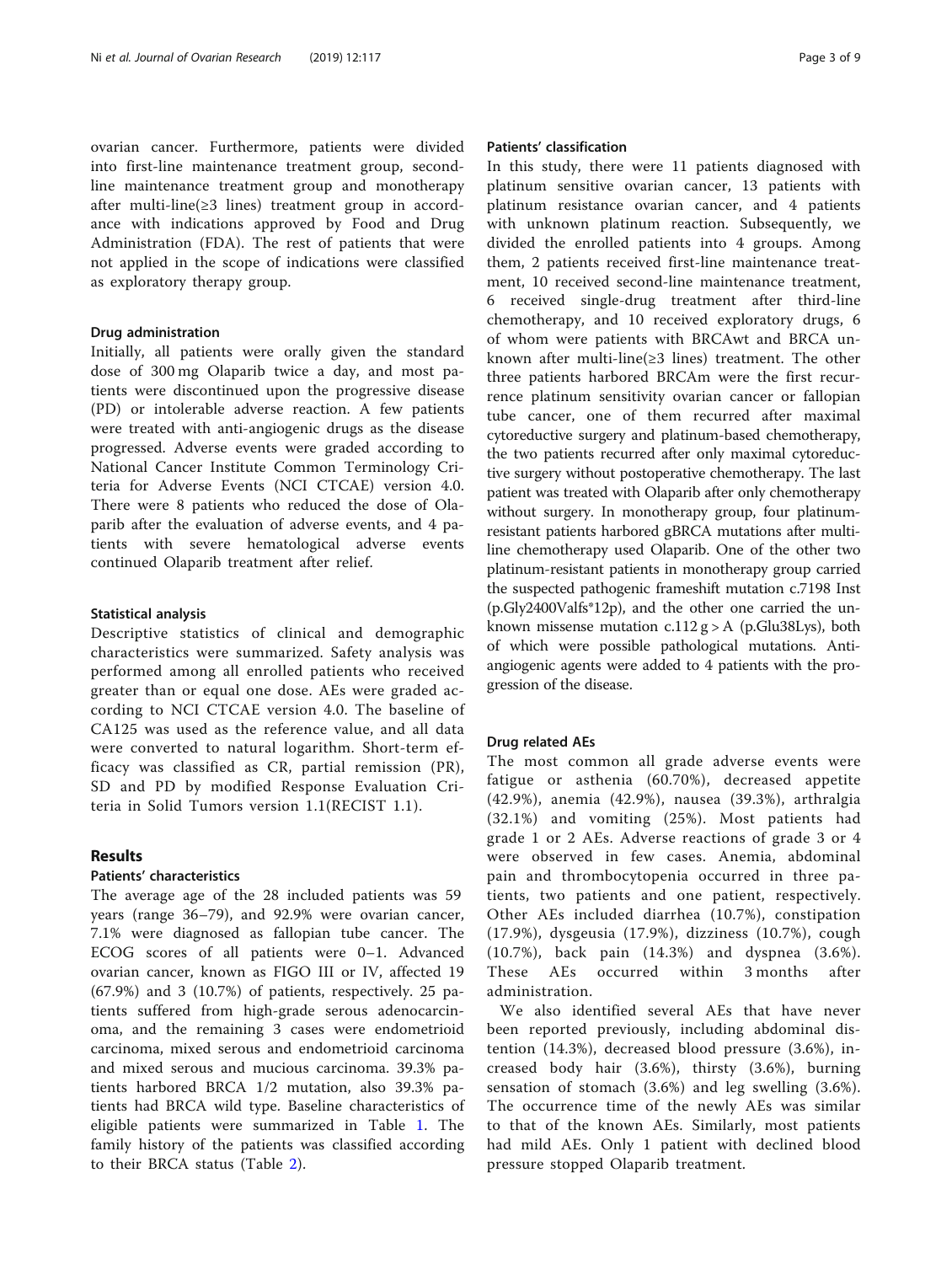<span id="page-3-0"></span>

| <b>Table 1</b> Baseline characteristics in 28 patients. Values are |  |  |  |  |
|--------------------------------------------------------------------|--|--|--|--|
| reported as frequency (n [%]) or as mean (range)                   |  |  |  |  |

| Age, yrs<br>$\leq 59$<br>13 (46.4)<br>> 59<br>15 (53.6)<br>Primary tumor location<br>26 (92.9)<br>Ovary<br>Fallopian tube<br>2(7.1)<br>Peritoneum<br>0(0)<br>International FIGO stage<br>4(14.3)<br>ı<br>$\mathsf{II}$<br>2(7.1)<br>$\mathbb{H}$<br>19 (67.9)<br>IV<br>3(10.7)<br>Histological type<br>Serous<br>25 (89.3)<br>Endometrioid<br>1(3.6)<br>Mixed serous and endometrioid<br>1(3.6)<br>Mixed serous and mucious<br>1(3.6)<br>Family history of cancer<br>Yes<br>10 (35.7)<br>No<br>15 (53.6)<br>Missing data<br>3(10.7)<br><b>ECOG</b><br>0<br>18 (64.3)<br>10(35.7)<br>1<br><b>BRCA</b><br>BRCA 1/2 mutation<br>11 (39.3)<br>Wild type<br>11 (39.3)<br>Unknown<br>6(21.4)<br>Sensitivity to platinum-based chemotherapy<br>Platinum-sensitive<br>11 (39.3)<br>Platinum-resistant<br>13 (46.4)<br>Unknown<br>4 (14.3)<br>Categories of therapy<br>First-line maintenance therapy<br>2(7.1)<br>Second-line maintenance therapy<br>10(35.7)<br>Treatment after multi-line chemotherapy<br>6 (21.4)<br>Exploratory therapy<br>10(35.7)<br>Primary cytoreductive surgery<br>Yes<br>27 (96.4)<br>No.<br>1(3.6)<br>Secondary cytoreductive surgery<br>Yes<br>6 (21.4)<br>No<br>22 (78.6) | ш.<br>Characteristic | Number of patients (percent) |
|------------------------------------------------------------------------------------------------------------------------------------------------------------------------------------------------------------------------------------------------------------------------------------------------------------------------------------------------------------------------------------------------------------------------------------------------------------------------------------------------------------------------------------------------------------------------------------------------------------------------------------------------------------------------------------------------------------------------------------------------------------------------------------------------------------------------------------------------------------------------------------------------------------------------------------------------------------------------------------------------------------------------------------------------------------------------------------------------------------------------------------------------------------------------------------------------|----------------------|------------------------------|
|                                                                                                                                                                                                                                                                                                                                                                                                                                                                                                                                                                                                                                                                                                                                                                                                                                                                                                                                                                                                                                                                                                                                                                                                |                      |                              |
|                                                                                                                                                                                                                                                                                                                                                                                                                                                                                                                                                                                                                                                                                                                                                                                                                                                                                                                                                                                                                                                                                                                                                                                                |                      |                              |
|                                                                                                                                                                                                                                                                                                                                                                                                                                                                                                                                                                                                                                                                                                                                                                                                                                                                                                                                                                                                                                                                                                                                                                                                |                      |                              |
|                                                                                                                                                                                                                                                                                                                                                                                                                                                                                                                                                                                                                                                                                                                                                                                                                                                                                                                                                                                                                                                                                                                                                                                                |                      |                              |
|                                                                                                                                                                                                                                                                                                                                                                                                                                                                                                                                                                                                                                                                                                                                                                                                                                                                                                                                                                                                                                                                                                                                                                                                |                      |                              |
|                                                                                                                                                                                                                                                                                                                                                                                                                                                                                                                                                                                                                                                                                                                                                                                                                                                                                                                                                                                                                                                                                                                                                                                                |                      |                              |
|                                                                                                                                                                                                                                                                                                                                                                                                                                                                                                                                                                                                                                                                                                                                                                                                                                                                                                                                                                                                                                                                                                                                                                                                |                      |                              |
|                                                                                                                                                                                                                                                                                                                                                                                                                                                                                                                                                                                                                                                                                                                                                                                                                                                                                                                                                                                                                                                                                                                                                                                                |                      |                              |
|                                                                                                                                                                                                                                                                                                                                                                                                                                                                                                                                                                                                                                                                                                                                                                                                                                                                                                                                                                                                                                                                                                                                                                                                |                      |                              |
|                                                                                                                                                                                                                                                                                                                                                                                                                                                                                                                                                                                                                                                                                                                                                                                                                                                                                                                                                                                                                                                                                                                                                                                                |                      |                              |
|                                                                                                                                                                                                                                                                                                                                                                                                                                                                                                                                                                                                                                                                                                                                                                                                                                                                                                                                                                                                                                                                                                                                                                                                |                      |                              |
|                                                                                                                                                                                                                                                                                                                                                                                                                                                                                                                                                                                                                                                                                                                                                                                                                                                                                                                                                                                                                                                                                                                                                                                                |                      |                              |
|                                                                                                                                                                                                                                                                                                                                                                                                                                                                                                                                                                                                                                                                                                                                                                                                                                                                                                                                                                                                                                                                                                                                                                                                |                      |                              |
|                                                                                                                                                                                                                                                                                                                                                                                                                                                                                                                                                                                                                                                                                                                                                                                                                                                                                                                                                                                                                                                                                                                                                                                                |                      |                              |
|                                                                                                                                                                                                                                                                                                                                                                                                                                                                                                                                                                                                                                                                                                                                                                                                                                                                                                                                                                                                                                                                                                                                                                                                |                      |                              |
|                                                                                                                                                                                                                                                                                                                                                                                                                                                                                                                                                                                                                                                                                                                                                                                                                                                                                                                                                                                                                                                                                                                                                                                                |                      |                              |
|                                                                                                                                                                                                                                                                                                                                                                                                                                                                                                                                                                                                                                                                                                                                                                                                                                                                                                                                                                                                                                                                                                                                                                                                |                      |                              |
|                                                                                                                                                                                                                                                                                                                                                                                                                                                                                                                                                                                                                                                                                                                                                                                                                                                                                                                                                                                                                                                                                                                                                                                                |                      |                              |
|                                                                                                                                                                                                                                                                                                                                                                                                                                                                                                                                                                                                                                                                                                                                                                                                                                                                                                                                                                                                                                                                                                                                                                                                |                      |                              |
|                                                                                                                                                                                                                                                                                                                                                                                                                                                                                                                                                                                                                                                                                                                                                                                                                                                                                                                                                                                                                                                                                                                                                                                                |                      |                              |
|                                                                                                                                                                                                                                                                                                                                                                                                                                                                                                                                                                                                                                                                                                                                                                                                                                                                                                                                                                                                                                                                                                                                                                                                |                      |                              |
|                                                                                                                                                                                                                                                                                                                                                                                                                                                                                                                                                                                                                                                                                                                                                                                                                                                                                                                                                                                                                                                                                                                                                                                                |                      |                              |
|                                                                                                                                                                                                                                                                                                                                                                                                                                                                                                                                                                                                                                                                                                                                                                                                                                                                                                                                                                                                                                                                                                                                                                                                |                      |                              |
|                                                                                                                                                                                                                                                                                                                                                                                                                                                                                                                                                                                                                                                                                                                                                                                                                                                                                                                                                                                                                                                                                                                                                                                                |                      |                              |
|                                                                                                                                                                                                                                                                                                                                                                                                                                                                                                                                                                                                                                                                                                                                                                                                                                                                                                                                                                                                                                                                                                                                                                                                |                      |                              |
|                                                                                                                                                                                                                                                                                                                                                                                                                                                                                                                                                                                                                                                                                                                                                                                                                                                                                                                                                                                                                                                                                                                                                                                                |                      |                              |
|                                                                                                                                                                                                                                                                                                                                                                                                                                                                                                                                                                                                                                                                                                                                                                                                                                                                                                                                                                                                                                                                                                                                                                                                |                      |                              |
|                                                                                                                                                                                                                                                                                                                                                                                                                                                                                                                                                                                                                                                                                                                                                                                                                                                                                                                                                                                                                                                                                                                                                                                                |                      |                              |
|                                                                                                                                                                                                                                                                                                                                                                                                                                                                                                                                                                                                                                                                                                                                                                                                                                                                                                                                                                                                                                                                                                                                                                                                |                      |                              |
|                                                                                                                                                                                                                                                                                                                                                                                                                                                                                                                                                                                                                                                                                                                                                                                                                                                                                                                                                                                                                                                                                                                                                                                                |                      |                              |
|                                                                                                                                                                                                                                                                                                                                                                                                                                                                                                                                                                                                                                                                                                                                                                                                                                                                                                                                                                                                                                                                                                                                                                                                |                      |                              |
|                                                                                                                                                                                                                                                                                                                                                                                                                                                                                                                                                                                                                                                                                                                                                                                                                                                                                                                                                                                                                                                                                                                                                                                                |                      |                              |
|                                                                                                                                                                                                                                                                                                                                                                                                                                                                                                                                                                                                                                                                                                                                                                                                                                                                                                                                                                                                                                                                                                                                                                                                |                      |                              |
|                                                                                                                                                                                                                                                                                                                                                                                                                                                                                                                                                                                                                                                                                                                                                                                                                                                                                                                                                                                                                                                                                                                                                                                                |                      |                              |
|                                                                                                                                                                                                                                                                                                                                                                                                                                                                                                                                                                                                                                                                                                                                                                                                                                                                                                                                                                                                                                                                                                                                                                                                |                      |                              |
|                                                                                                                                                                                                                                                                                                                                                                                                                                                                                                                                                                                                                                                                                                                                                                                                                                                                                                                                                                                                                                                                                                                                                                                                |                      |                              |
|                                                                                                                                                                                                                                                                                                                                                                                                                                                                                                                                                                                                                                                                                                                                                                                                                                                                                                                                                                                                                                                                                                                                                                                                |                      |                              |
|                                                                                                                                                                                                                                                                                                                                                                                                                                                                                                                                                                                                                                                                                                                                                                                                                                                                                                                                                                                                                                                                                                                                                                                                |                      |                              |
|                                                                                                                                                                                                                                                                                                                                                                                                                                                                                                                                                                                                                                                                                                                                                                                                                                                                                                                                                                                                                                                                                                                                                                                                |                      |                              |
|                                                                                                                                                                                                                                                                                                                                                                                                                                                                                                                                                                                                                                                                                                                                                                                                                                                                                                                                                                                                                                                                                                                                                                                                |                      |                              |
|                                                                                                                                                                                                                                                                                                                                                                                                                                                                                                                                                                                                                                                                                                                                                                                                                                                                                                                                                                                                                                                                                                                                                                                                |                      |                              |
|                                                                                                                                                                                                                                                                                                                                                                                                                                                                                                                                                                                                                                                                                                                                                                                                                                                                                                                                                                                                                                                                                                                                                                                                |                      |                              |
|                                                                                                                                                                                                                                                                                                                                                                                                                                                                                                                                                                                                                                                                                                                                                                                                                                                                                                                                                                                                                                                                                                                                                                                                |                      |                              |

| Table 1 Baseline characteristics in 28 patients. Values are |  |  |                                                              |  |
|-------------------------------------------------------------|--|--|--------------------------------------------------------------|--|
|                                                             |  |  | reported as frequency (n [%]) or as mean (range) (Continued) |  |

| Characteristic                                                 | Number of patients (percent) |  |
|----------------------------------------------------------------|------------------------------|--|
| Combination of anti-angiogenic agents                          |                              |  |
| Yes                                                            | 4(14.3)                      |  |
| Nο                                                             | 24 (85.7)                    |  |
| Abbreviations: EIGO International Eederation of Gynecology and |                              |  |

ology and: Obstetrics; ECOG, Eastern Cooperative Oncology Group

AEs were usually managed by dose interruption or dose reduction, rather than discontinuation. 3 patients discontinued treatment, 8 patients received reduced treatment, and 4 patients interrupted treatment after the alleviation of AEs (Table [3\)](#page-4-0). Short-term efficacy was not affected among 2 of 8 patients who took low dose of Olaparib. Further, the short-term clinical outcome was not affected for 3 of the 4 patients who orally received 150 mg of Olaparib twice a day. After they were recovered from the AEs, these three patients all received reduced dose of Olaparib. Over the following 3 months, the levels of CA125 were elevated but the imaging showed no recurrence among 2 out 3 patients.

The most common AEs that led to interruption were anemia and decreased blood pressure. 2 of 3 patients who discontinued treatment had severe anemia and 1 also had severe leucopenia. The major reasons for patients who reduced the amount of Olaparib were digestive tract reactions, bone marrow suppression including anemia, leucopenia and thrombocytopenia and abdominal pain.

# Short-term efficacy

In exploratory therapy group, 2 patients achieved CR, 3 patients achieved SD, whereas 5 patients had disease progressed. One patient took Olaparib when she firstly recurred after merely maximal cytoreductive surgery without postoperative chemotherapy and another patient was treated with Olaparib after only chemotherapy without surgery. These two patients with CR were followed up for 3 months and

| Table 2 Classification of family history according to BRCA status |  |  |  |
|-------------------------------------------------------------------|--|--|--|
|-------------------------------------------------------------------|--|--|--|

| <b>BRCA</b> status  | Family history of cancer                                                                       |
|---------------------|------------------------------------------------------------------------------------------------|
| <b>BRCA unknown</b> | Skin cancer, leukemia                                                                          |
| BRCA1m              | Ovarian cancer, pancreatic<br>cancer, gastric cancer,<br>cervical cancer, esophageal<br>cancer |
| BRCA <sub>2</sub> m | Ovarian cancer, lung cancer,<br>rectal cancer, retroperitoneal<br>neoplasms                    |
| <b>BRCAw</b>        | Gastric cancer, lymphoma,<br>gingival cancer, breast cancer,<br>rectal cancer                  |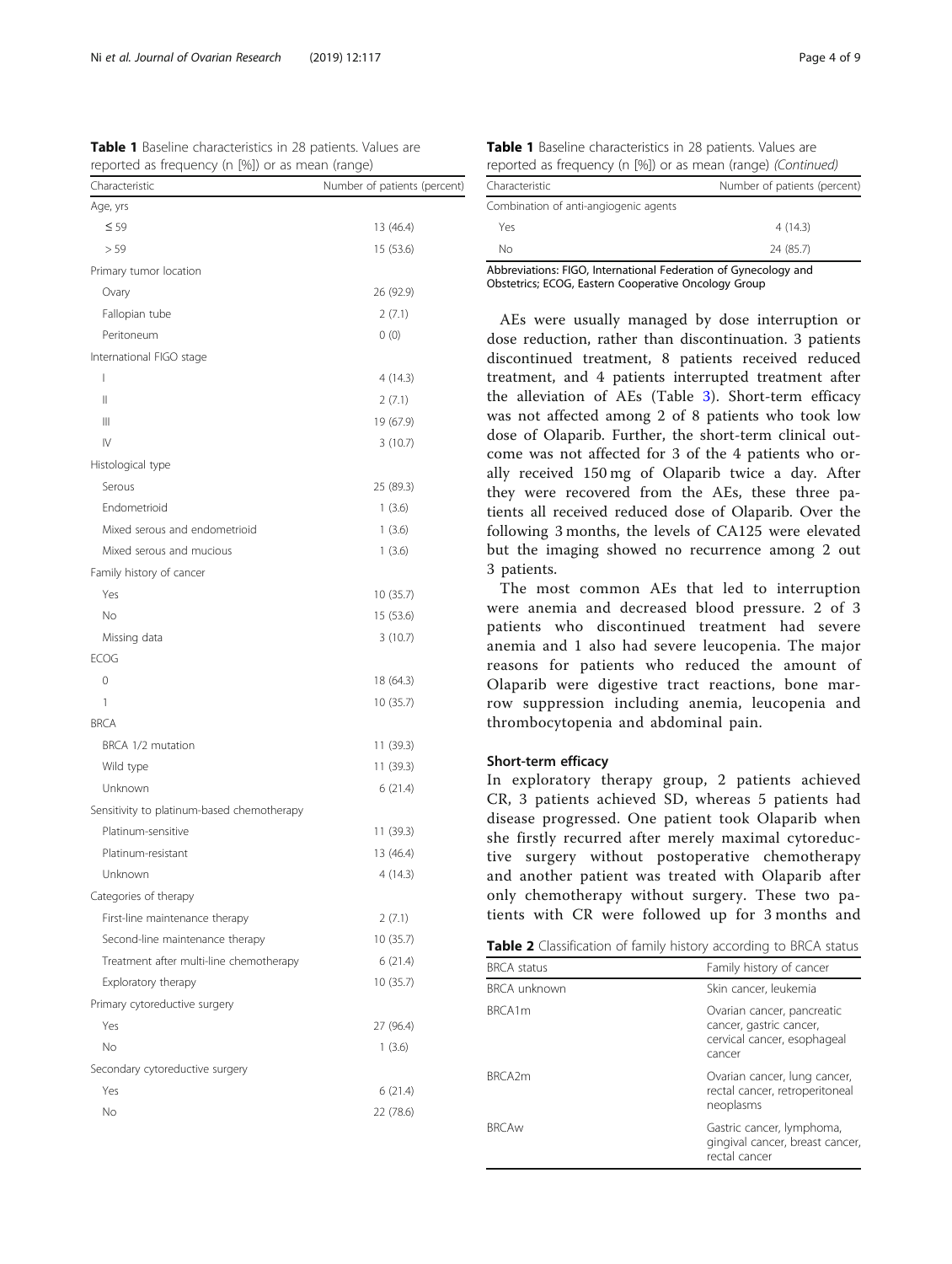<span id="page-4-0"></span>Table 3 Summary of Adverse Events

| Adverse Event                          | Any Grade                    | Grade 3 or 4 |  |  |
|----------------------------------------|------------------------------|--------------|--|--|
|                                        | number of patients (percent) |              |  |  |
| Fatigue or asthenia                    | 17 (60.7)                    | 0(0)         |  |  |
| Anemia                                 | 12 (42.9)                    | 3(10.7)      |  |  |
| Decreased appetite                     | 12 (42.9)                    | 0(0)         |  |  |
| Nausea                                 | 11 (39.3)                    | 0(0)         |  |  |
| Arthralgia                             | 9(32.1)                      | 0(0)         |  |  |
| Vomiting                               | 7 (25.0)                     | 0(0)         |  |  |
| Abdominal pain                         | 5 (17.9)                     | 2(7.1)       |  |  |
| Constipation                           | 5(17.9)                      | 0(0)         |  |  |
| Dysgeusia                              | 5(17.9)                      | 0(0)         |  |  |
| Neutropenia                            | 5 (17.9)                     | 0(0)         |  |  |
| Thrombocytopenia                       | 4(14.3)                      | 1(3.6)       |  |  |
| Back pain                              | 4 (14.3)                     | 0(0)         |  |  |
| Diarrhea                               | 3(10.7)                      | 0(0)         |  |  |
| Dizziness                              | 3(10.7)                      | 0(0)         |  |  |
| Upper abdominal pain                   | 3(10.7)                      | 0(0)         |  |  |
| Cough                                  | 3(10.7)                      | 0(0)         |  |  |
| Dyspnea                                | 1(3.6)                       | 0(0)         |  |  |
| Headache                               | 0(0)                         | 0(0)         |  |  |
| Dyspepsia                              | 0(0)                         | 0(0)         |  |  |
| Newly observed                         |                              |              |  |  |
| Abdominal distention                   | 4(14.3)                      | 0(0)         |  |  |
| Decreased blood pressure               | 1(3.6)                       | 0(0)         |  |  |
| Skin rash                              | 1(3.6)                       | 0(0)         |  |  |
| Increased body hair                    | 1(3.6)                       | 0(0)         |  |  |
| Thirsty                                | 1(3.6)                       | 0(0)         |  |  |
| Burning sensation of stomach           | 1(3.6)                       | 0(0)         |  |  |
| Leg swelling                           | 1(3.6)                       | 0(0)         |  |  |
| Led to discontinuation of intervention | 3(10.7)                      |              |  |  |
| Led to dose reduction                  | 8 (28.6)                     |              |  |  |
| Led to dose interruption               | 4(14.3)                      |              |  |  |

Adverse events were graded according to National Cancer Institute Common Terminology Criteria for Adverse Events(NCI CTCAE), version 4.0

|  |  |  |  | Table 4 Short-term efficacy of exploratory therapy |
|--|--|--|--|----------------------------------------------------|
|--|--|--|--|----------------------------------------------------|

| Short-term efficacy      | Number of patients (Percent) |
|--------------------------|------------------------------|
| Complete response (CR)   | 2(20.0)                      |
| Partial response (PR)    | 0(0)                         |
| Stable disease (SD)      | 3(30.0)                      |
| Progressive disease (PD) | 5(50.0)                      |

Short-term efficacy was classified by modified Response Evaluation Criteria in Solid Tumors version 1.1(RECIST 1.1)

Table 5 Short-term efficacy of monotherapy after multi-line chemotherapy

| Number of patients (Percent) |
|------------------------------|
| 0(0)                         |
| 0(0)                         |
| 1(33.3)                      |
| 2(66.7)                      |
|                              |

4 months, respectively (Table 4). Three patients with SD were followed up for 6 months, 7 months and 2 months, respectively. The first patient used Olaparib also when she recurred after maximal cytoreductive surgery and platinum-based chemotherapy, the second patient was treated with Olaparib when she relapsed after only maximal cytoreductive surgery without postoperative chemotherapy and the third platinum-resistant recurrent ovarian cancer patient with BRCAw took Olaparib after multi-line therapy.

In the multi-line therapy group, one patient was assessed as SD after monotherapy for 3 months (Table 5). Three platinum-resistant recurrent ovarian cancer patients added anti-angiogenic agents (Cediranib was purchased by herself from abroad or Apatinib was produced in Jiangsu HengRui Pharmaceutical co. LTD) after progressed, 2 patients fortunately achieved SD in seven months and three months, respectively (Table 6).

Another patient found a continuous increase in CA125 level during the second-line maintenance treatment, and a persistence decrease in CA125 level occurred when Apatinib was added under the strong personal will of herself.

The imaging evaluation of multi-line therapy group and exploratory therapy group on the basis of RECIST 1.1 were shown in Fig. [1](#page-5-0). Meanwhile, CA125 level were measured among various groups with different BRCA mutation status in Figs. [2,](#page-5-0) [3,](#page-6-0) [4](#page-6-0), [5](#page-7-0) and [6.](#page-7-0) The levels of CA125 in the first-line maintenance and the second-line maintenance groups were comparatively lower than that in the other two groups.

# **Disscusion**

Molecular targeted therapy is currently the central issue of cancer treatment. Targeted therapy for non-small cell lung cancer has become one of well-accepted treatment

| Table 6 Short-term efficacy of monotherapy combined with |  |
|----------------------------------------------------------|--|
| anti-angiogenic agents after PD with monotherapy         |  |

| Short-term efficacy      | Number of patients (Percent) |
|--------------------------|------------------------------|
| Complete response (CR)   | 0(0)                         |
| Partial response (PR)    | 0(0)                         |
| Stable disease (SD)      | 2(66.7)                      |
| Progressive disease (PD) | 1(33.3)                      |
|                          |                              |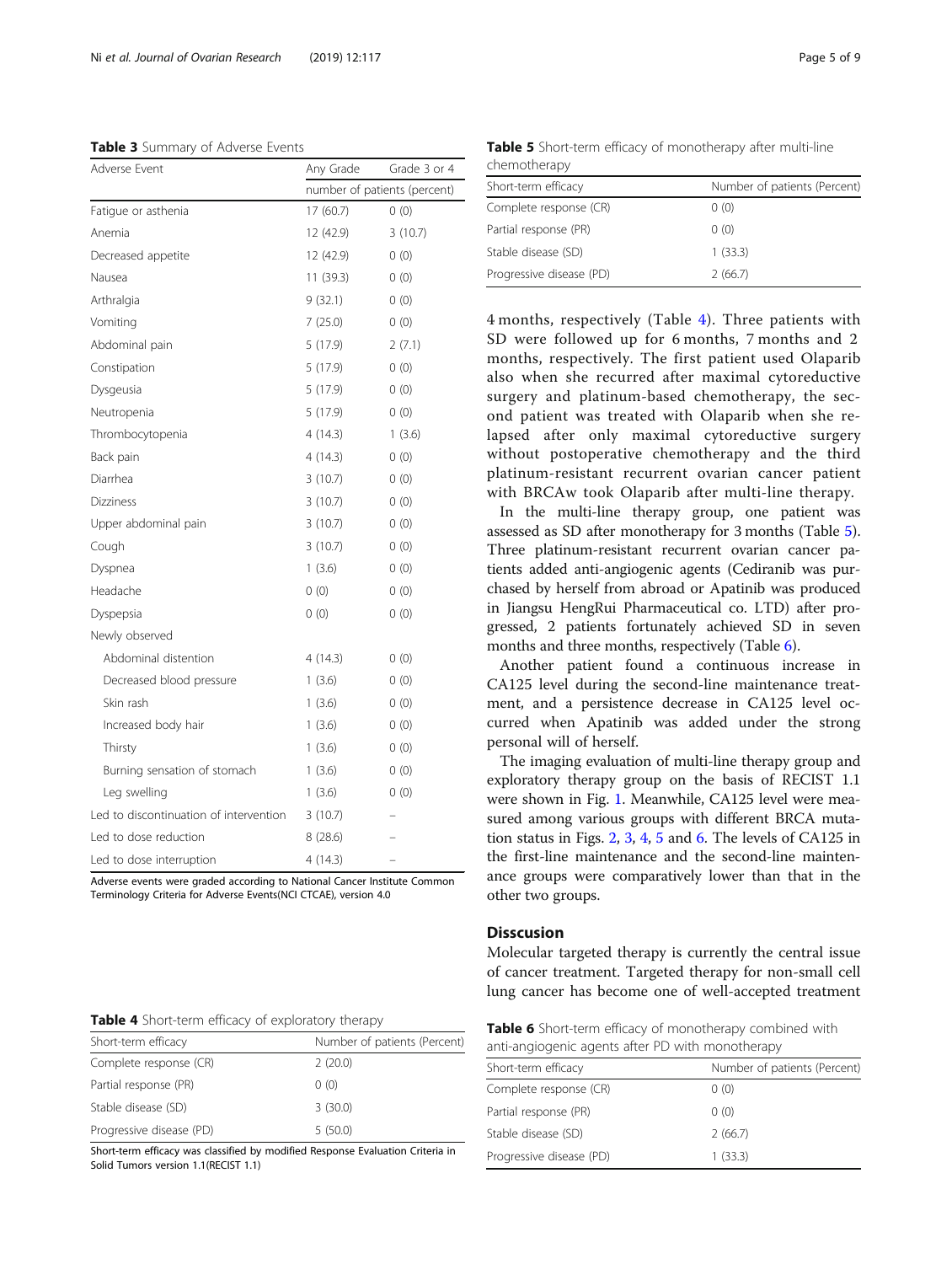principles in the worldwide [[12\]](#page-8-0). Ovarian cancer is the most fatal gynecologic malignant tumor. PARP inhibitors have revolutionized the traditional treatment strategy of ovarian cancer. The results of two phase III trials, SOLO1 and SOLO2, showed that the Olaparib as the first-line/second-line maintenance therapy could significantly improve the progression-free survival and reduce the risk of disease recurrence and mortality [[9,](#page-8-0) [10\]](#page-8-0). Also, in previous study, it was also found that Olaparib monotherapy after the multi-line treatment in patients with germline BRCA mutations could increase the tumor response rate [\[7](#page-8-0)]. SOLO3 was reported in 2019 ASCO, suggesting that that multi-line platinum-sensitive patients with germline mutations could be significantly benefit from Olaparib (ORR72%, PFS 13.2 m vs. 8.5 m) [[13\]](#page-8-0). The study of CLIO indicated that the efficiency of

multi-line platinum-resistant patients was 18%, which is superior to 6% of standard chemotherapy [[14\]](#page-8-0). These latest findings further validated that PARP inhibitors could offer a non-chemotherapeutic treatment option for platinum-sensitive or platinum-resistant relapse patients. EVOLVE study also showed that the addition of cediranib treatment reached the expected efficacy for patients with PARPi resistance [[15](#page-8-0)].

Among the four groups in this study, all patients had AEs, and the most common adverse reaction were fatigue, loss of appetite, anemia, nausea and vomiting, and the majority patients had grade 1–2 AEs. Seventeen percentage of patients developed grade 3–4 AEs, including severe anemia, abdominal pain, and thrombocytopenia. AEs were usually managed by dose interruption or dose reduction, rather than discontinuation. In our study, the median time



<span id="page-5-0"></span>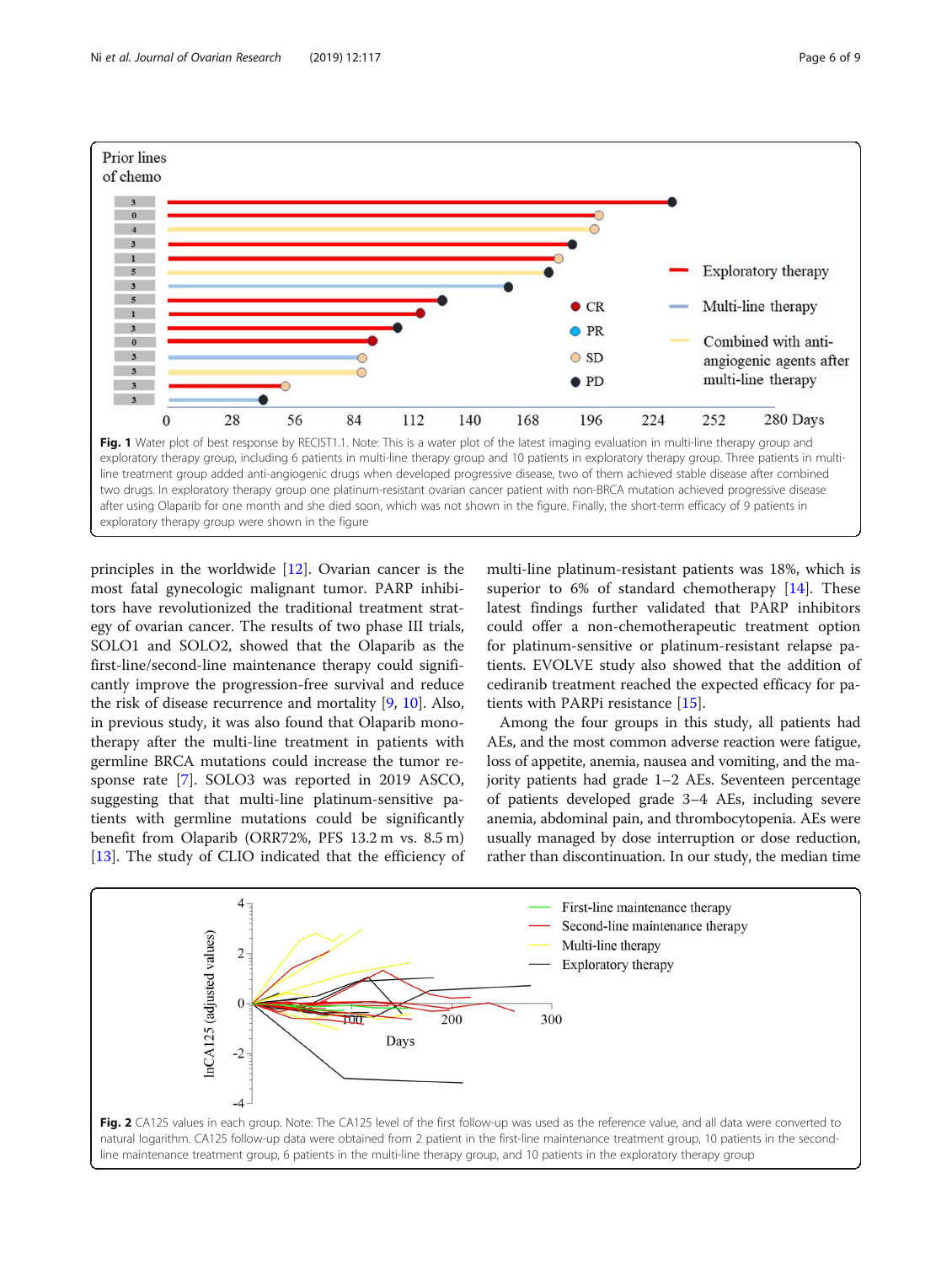<span id="page-6-0"></span>

of occurrence of AEs and SAEs was consistent with previous studies and SOLO1 from China cohort [\[16\]](#page-8-0). However, the incidence of serious adverse reactions was lower, which may be due to the relatively small number of subjects in our study. For the first time, we also identified a few AEs during the follow-up which have not been reported. A platinum-sensitive recurrence patient had a substantial reduction of blood pressure after 4 months of Olaparib monotherapy. The patient's blood pressure went back up when she was given in half of the standardized dosage. The other mild AEs first identified in our study also included abdominal distention, increased body hair, thirsty, burning sensation of stomach and leg swelling. Interestingly, all patients with these unreported AEs were found in patients harbored BRCA mutations, and whether such BRCA mutations played a role in AEs the occurrence of AEs remains to be explored.

A multicentre, single-arm, phase 2 study that evaluated the safety and activity of Niraparib in patients with relapsed ovarian cancer who were treated with

three or more previous chemotherapy regimens. Patients were orally received 300 mg of Niraparib once per day. Since the patients showed reduced platelet, the dose was adjusted from 300 mg to 200 mg. AEs were significantly reduced, and the efficacy of Niraparib was not affected by AEs [\[17](#page-8-0)]. Similarly, we also found that some patients who received oral reduction dose of Olaparib did not affect the short-term effect in our cases. It is suggested that Chinese people or population with a baseline BMI or baseline AUC who received lower dose of Olaparib could be benefit from it and reduced the incidence of treatmentemergent adverse events.

We also analyzed the short-term efficacy of the posterior monotherapy group and exploratory treatment group, and found that 1 patient in the posterior monotherapy group achieved stability. 2 patients with BRCA mutant in this group progressed who achieved stable disease after adding anti-angiogenic drugs. 1 patient was platinum-sensitive recurrent ovarian

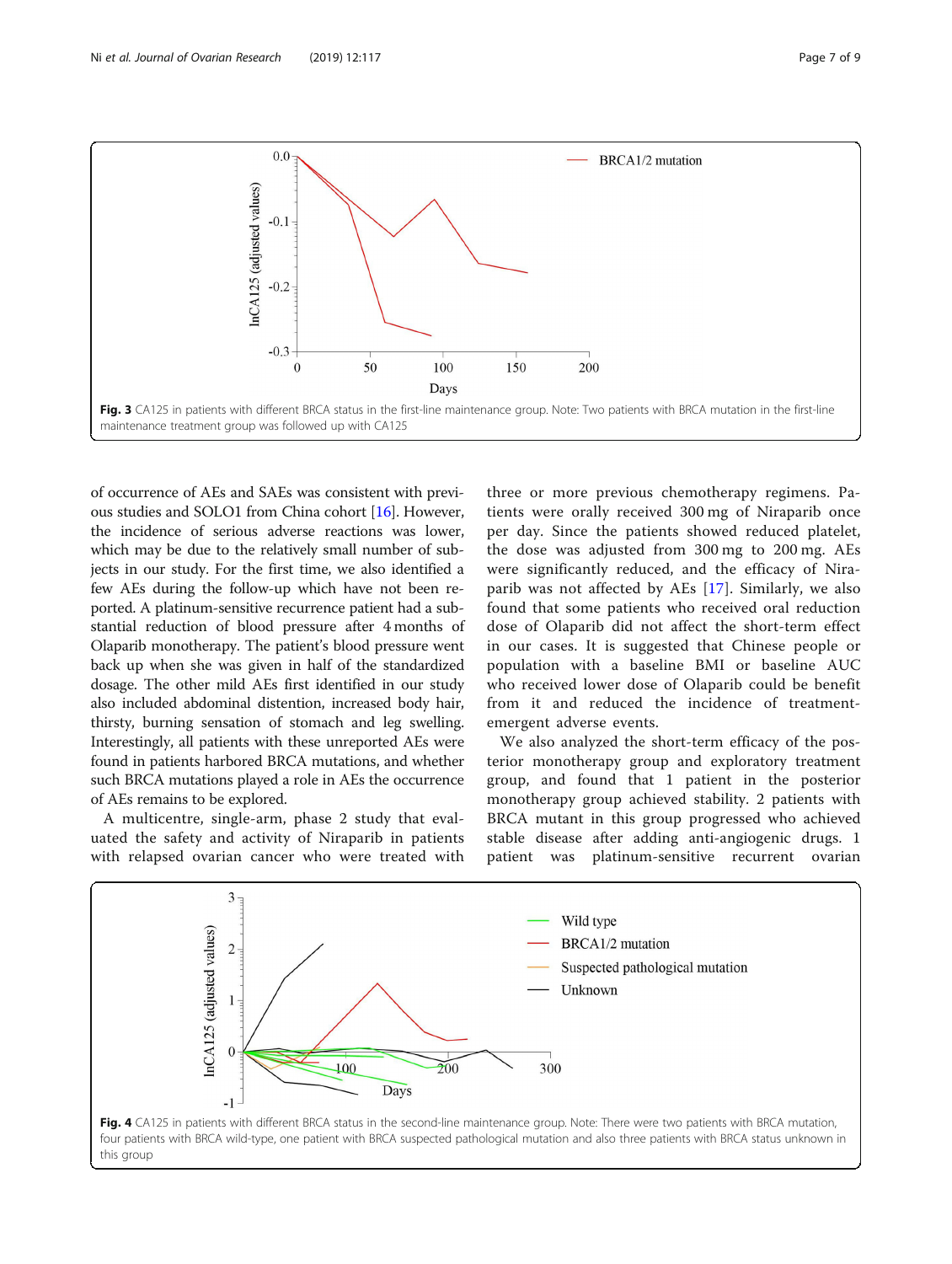<span id="page-7-0"></span>

cancer and the other was platinum-resistant recurrent ovarian cancer, which were consistent with the results of EVOLVE [[15\]](#page-8-0). Interestingly, in the exploratory treatment group, we found that one patient achieved CR after using Olaparib when she firstly recurred after merely maximal cytoreductive surgery without postoperative chemotherapy and another patient also achieved CR after using Olaparib when she only took chemotherapy without suffering surgery. The benefits of these exploratory drugs provided us with new evidence for clinical trials in the future.

BRCA mutations that are closely related to the potency of PARP inhibitors under some circumstances. Previous studies have shown that the risk of ovarian cancer in the general population is 1–2%, while the risk of population with BRCA1 mutant and BRCA2 mutant are 39–63% and 16.5–27%, respectively [\[18\]](#page-8-0).BRCA mutant are closely associated with breast cancer and may be also related to prostate cancer  $[19]$  $[19]$  $[19]$ , pancreatic cancer  $[20]$  $[20]$  $[20]$ , and cutaneous melanoma [\[21\]](#page-8-0). In this study, family history of cancer for

patients was also considered. It was found that the family with BRCA1 mutant had pancreatic cancer, gastric cancer, cervical cancer and esophageal cancer, while the family with BRCA2 mutant had lung cancer, rectal cancer and close relatives of retroperitoneal tumor. The results suggest that BRCA mutant may be associated with tumorigenesis in a variety of cancers. And further research is needed to confirm the heredity in population with BRCA mutant. Based on the clinical benefits of PARP inhibitors in ovarian and pancreatic cancer with BRCA mutant [[22](#page-8-0)], whether the indications for PARP inhibitors for tumors associated with BRCA mutations should be further explored.

# Conclusion

In conclusion, our study evaluated the side effects and short-term efficacy in ovarian cancer patients who were treated with Olaparib, in the real-world setting. This study mainly focused on AEs and SAEs of patients that are consistent with the previously